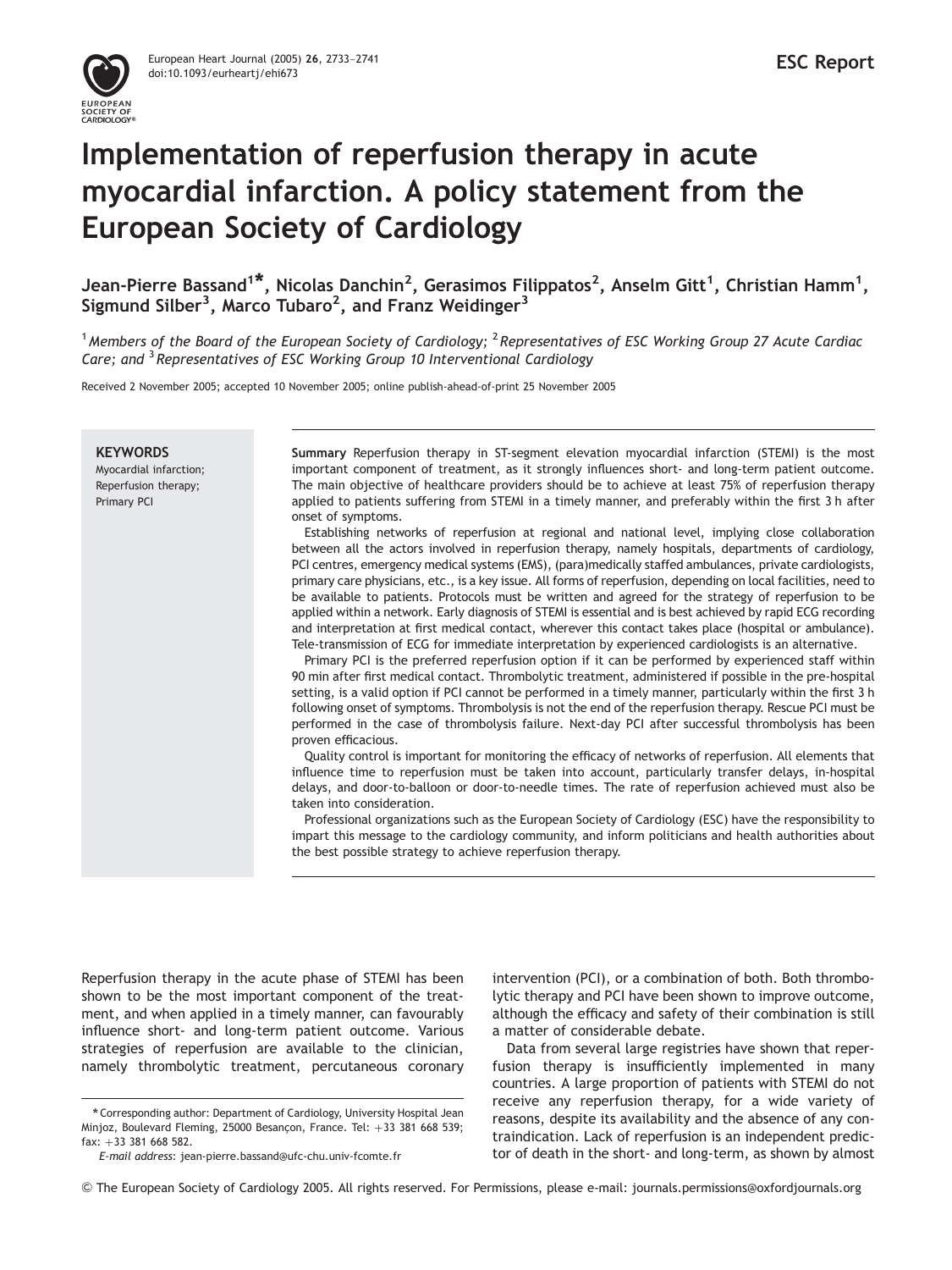all registries. In addition, for patients who do have access to reperfusion, pre-, or in-hospital delays can stall the onset of therapy, thereby influencing the outcome.

In this context, the ESC decided to review the status quo of reperfusion strategies—both pharmacological and mechanical reperfusion, taking into account existing guidelines, and data from registries, with the two-fold final aim of identifying obstacles to reperfusion, and proposing solutions for optimizing access to reperfusion.

## Objectives of the meeting

For this purpose, a policy conference was organized over two half-days, on Friday 24 and Saturday 25 June 2005 at the European Heart House, headquarters of the ESC in Sophia Antipolis, France. (The Policy Conference was supported by an unrestricted educational grant from Eli Lilly Critical Care Europe.) Key opinion leaders involved in reperfusion therapy at the acute phase of STEMI, including the<br>authors of existing guidelines,<sup>1-3</sup> renowned experts in reperfusion therapy from throughout Europe, representatives of National Societies of Cardiology, and representatives of the ESC Working Groups involved in reperfusion (WG#10 Interventional Cardiology and WG#27 Acute Cardiac Care), and also from the United States came together. (The list of scientific faculty and participants can be found in Appendix 1.)

Existing guidelines for the management of STEMI were reviewed, and areas where the guidelines need to be implemented more thoroughly were identified. Data from registries, surveys, and meta-analyses were reviewed, as well as data from recent clinical randomized trials that have been made public since the guidelines were written. The differences between clinical randomized trials and real life data from registries, and the factors that contribute to the success or failure of reperfusion were highlighted. The outcome of patients who undergo reperfusion therapy was discussed in the light of the various reperfusion methods available, and the current practices in relation to each form of reperfusion were described. In an overview of the current status of reperfusion therapy in Europe, specific cases of particular interest, based on concrete experiences, were analysed.

Finally, break-out sessions were held for a brainstorming by participants on four different topics to come up with concrete proposals on: (i) ways to improve reperfusion in Europe; (ii) identification of barriers to reperfusion in Europe; (iii) how the ESC and its National Societies can best collaborate to improve implementation of guidelines; (iv) definition of quality control.

The current manuscript presents the proceedings of this Policy Conference. The writing and review process are described in Appendix I.

## Reperfusion therapy: critical review of the evidence

The ESC as well as the American College of Cardiology/ American Heart Association (ACC/AHA) have published guidelines for the management of ACS with ST-elevation.<sup>1,3</sup> In addition, the management of STEMI is also addressed in the guidelines on PCIs by the ESC. $<sup>2</sup>$  There are only minor</sup> differences between the guidelines that partly relate to different publication dates in this rapidly moving field. A review of the three currently available guidelines led to the discussion of a certain number of key points.

#### Diagnosis of STEMI

There is general consensus with respect to the diagnosis of STEMI. The electrocardiogram is an obligatory tool in identifying patients with STEMI, who should receive reperfusion treatment. In all ACS patients, a 12-lead ECG should be recorded and interpreted as quickly as possible after first medical contact, and ideally within a maximum of 10 min. Accordingly, the ambulances should be equipped with appropriate ECG recorders and with medical or paramedical staff trained in interpreting ECG recordings. Teletransmission of ECG recordings for final validation by a cardiologist is an alternative solution. ST-segment elevation at the J-point with the cut-off points  $\geq$ 0.2 mV in V1 through V3 and  $>$ 0.1 mV in other leads are considered as diagnostic, as well as presumably new left bundle branch block. Some patients without typical ST-elevation may develop extensive myocardial necrosis as diagnosed by biomarkers, but the therapeutic management in this case is different from STEMI.

#### Reperfusion therapy

In patients with suspected acute coronary syndromes, reperfusion therapy is indicated in case of ST-segment elevation or new left bundle-branch block, and measures to initiate this treatment must be taken without delay. Fibrinolysis has for more than 20 years been the standard treatment preserving left ventricular function and resulting in improved survival.<sup>4</sup> Mechanical reperfusion techniques were introduced more than 15 years ago, initially for cases where contraindications precluded the use of fibrinolytics or as rescue tool after failed fibrinolysis.<sup>2</sup> Primary PCI has been improved considerably during the last decade making this approach safer and more successful. The introduction of stents and glycoprotein IIb/IIIa antagonists have been milestones, resulting in mechanical reperfusion therapy being advocated as routine care based on meta-analyses of several randomized trials.<sup>5</sup>

The treatment algorithms of all three guidelines are very similar. All advocate reperfusion therapy for all patients with STEMI within 12 h after onset of symptoms. Beyond 12 h after onset of symptoms, there is no evidence that either form of reperfusion therapy is useful. For patients with contraindications to fibrinolytics and those in cardiogenic shock mechanical reperfusion is the preferred treatment, even if this results in longer transport times. Primary PCI is recommended by the ESC as the preferred therapeutic reperfusion strategy for all patients with STEMI, when it can be performed within 90 min after first medical contact. First medical contact must be understood to mean the exact time when the firm diagnosis of STEMI has been established by ECG, be it in the pre-hospital setting, in the emergency room, or in the coronary care unit. The recommendations from the ACC/AHA Practice Guidelines Task Force are practically identical. However, for patients presenting within 3 h after onset of symptoms, there is no expression of preference for lysis vs. primary PCI in the  $ACC/AHA$  and also in the ESC PCI guidelines.<sup>1,2</sup> The 90 min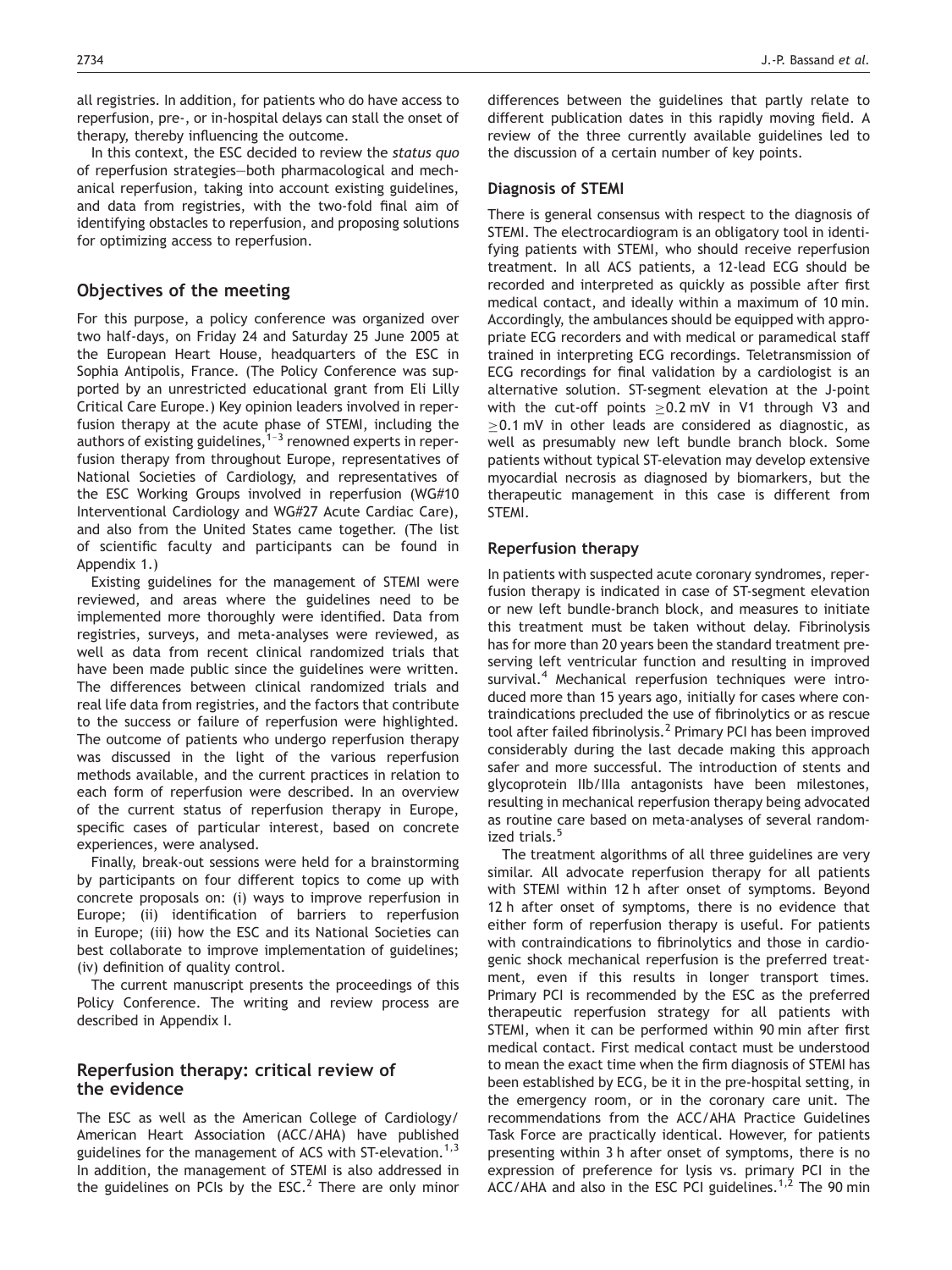time delay is based on meta-analyses of clinical randomized trials, performed in a highly experienced medical environment, and comparing primary PCI and thrombolysis. These trials demonstrated that the benefit of primary PCI with respect to death, re-infarction, or stroke is optimal within this time window.<sup>5,6</sup> However, more recent reports have shown that PCI remained superior to fibrinolysis even with a time window up to 110 min, rather than the traditionally admitted 90 min.<sup>6</sup> In these meta-analyses, when transfer to a tertiary hospital is needed, there remains an advantage for primary PCI, although the benefit in terms of mortality is not significant and influenced by the length of additional delay related to transport. Only combined endpoints such as death  $+$  MI or recurrence of events reached statistical significance.5,7 More recent data shows, however, that primary PCI offers a major advantage over thrombolytic treatment in high-risk patients as defined by the TIMI risk score.<sup>8</sup> The transfer time in the trials, however, was quite short and certainly shorter than what is observed in the real world setting, making extrapolation of the results of these randomized trials to everyday life difficult.

There is currently no evidence that facilitated PCI improves outcome. A recent meta-analysis showed no superiority of this strategy, but an increase in bleeding. It included 15 trials, with various regimens, upstream of PCI (GP IIb/IIIa inhibitors in seven, thrombolytics in five, and a combination of the two in three). $9$  In the ASSENT 4-trial, recently reported at the annual congress of the ESC in Stockholm, upstream fibrinolysis followed by immediate systematic angiography and angioplasty was tested vs. primary PCI. An excess of events, both ischaemic events and death, was observed in the facilitated PCI arm, and therefore, upstream fibrinolysis cannot be recommended. However, it was shown in this study that patients who received thrombolytic treatment in ambulance fared better and had equally good evolution when compared with patients submitted to primary PCI. Upstream administration of GP IIb/IIIa inhibitors might have an influence, as shown in a meta-analysis of the trials that have used these compounds in the setting of primary PCI.<sup>10</sup> More recent meta-analyses show that pre-hospital administration of GP IIb/IIIa results in a higher rate of aborted infarction and leads to a strong trend for long-term mortality benefit in pre-treated patients.11,12 This strategy is currently under investigation in a large clinical trial (FINESSE).<sup>13</sup> At this stage, it is unclear whether clopidogrel given in a pre-hospital setting can improve outcome. However, there is mounting evidence that clopidogrel, at a dose of 75 or 300 mg in patients less than 75 years old, makes it possible to reduce the rate of major adverse cardiac events in patients submitted to thrombolytic treatment,  $14,14a$  and subsequently submitted to PCI.<sup>15</sup>

The management of very early infarction (within the first 3 h after onset of symptoms) is still debated, because fibrinolysis may be at least as effective as primary PCI in achieving reperfusion in this situation.<sup>16,17</sup> Accordingly, the US guidelines differentiate the role of primary PCI for early  $(<$ 3 h) infarction by preferring fibrinolysis when the expected door-to-balloon time minus the expected door-to-needle time is more than 60 min. There is some indication that in very early infarctions fibrinolysis may prevent the development of cardiogenic shock.<sup>17</sup> After 3 h following onset of symptoms, primary PCI is strongly favoured by all guidelines, as the benefit is greater than that obtained with thrombolytic therapy. However, if the expected delay for primary PCI far exceeds the current recommendations, then thrombolytic therapy should be initiated. The smaller benefit of thrombolysis  $>3$  h after onset of symptoms must be balanced individually against the risk of intracranial bleeding (on average  $1\%$ ).  $5\%$ 

Pre-hospital thrombolysis can achieve shorter time delays (on average, 60 min) between onset of pain and thrombolytic treatment and results in improved outcome.18,19 The CAPTIM trial did not show significant differences between pre-hospital thrombolysis and primary PCI.<sup>20</sup> A post hoc analysis showed that for patients managed within the first 2 h following onset of symptoms, both strategies did equally well.<sup>17</sup> In a French registry, 1-year survival was significantly better with pre-hospital thrombolysis when compared with in-hospital thrombolysis and primary PCI. $^{21}$  In the nationwide Swedish registry RIKS-HIA, 1-year mortality was equivalent in patients submitted to primary PCI when compared with those who underwent pre-hospital thrombolysis (unpublished data). If pre-hospital thrombolysis is available, it could be preferred over transfer for PCI if the expected delay from first medical contact to balloon is greater than 90 min, particularly if the patients present early after symptom onset (within 2–3 h).

If thrombolysis is chosen as the reperfusion strategy, whether pre-hospital or in-hospital, it must not be considered as the end of treatment. Lack of reperfusion calls for rescue PCI (see below). In patients in whom reperfusion is achieved with thrombolysis, there is no consensus as to whether they should subsequently be submitted to angiography and/or revascularization, and if so, when. After the GRACIA-1 study, which used composite endpoints, it was suggested that systematic angiography after thrombolysis, and PCI the next day, if appropriate, could be beneficial. $^{22}$  This approach is advocated in the ESC guidelines for PCIs.<sup>2</sup> However, this point remains debated. Ongoing trials comparing primary PCI with thrombolysis followed by either systematic angiography and angioplasty, or angiography restricted to cases without clear signs of reperfusion  $\frac{1}{2}$  may help answer this question.<sup>23</sup> Transfer to a tertiary centre early after initiation of thrombolytic therapy is proposed as an alternative solution, at least for patients with high-risk features, in order not to delay rescue PCI in case thrombolysis is unsuccessful.

Rescue PCI after failed thrombolysis has remained a matter of constant debate over the last two decades. The REACT randomized trial addressed this issue, comparing three strategies after failed thrombolysis (defined by  $<$  50% ST resolution at 90 min after treatment initiation); namely conservative therapy, repeat thrombolysis, and rescue PCI.<sup>24</sup> The last strategy appeared superior in all respects, including overall mortality at 6 months (HR: 0.48 when compared with the other two strategies). In real practice, the definition of failed thrombolysis remains an issue. Disappearance of pain is misleading as this can be achieved by analgesic drugs. ST resolution is probably the best indicator, but the extent of ST resolution that predicts full reperfusion (50 vs. 70% ST resolution) is still debated. Also, the point in time after delivery of thrombolysis at which the efficacy of thrombolytic therapy should be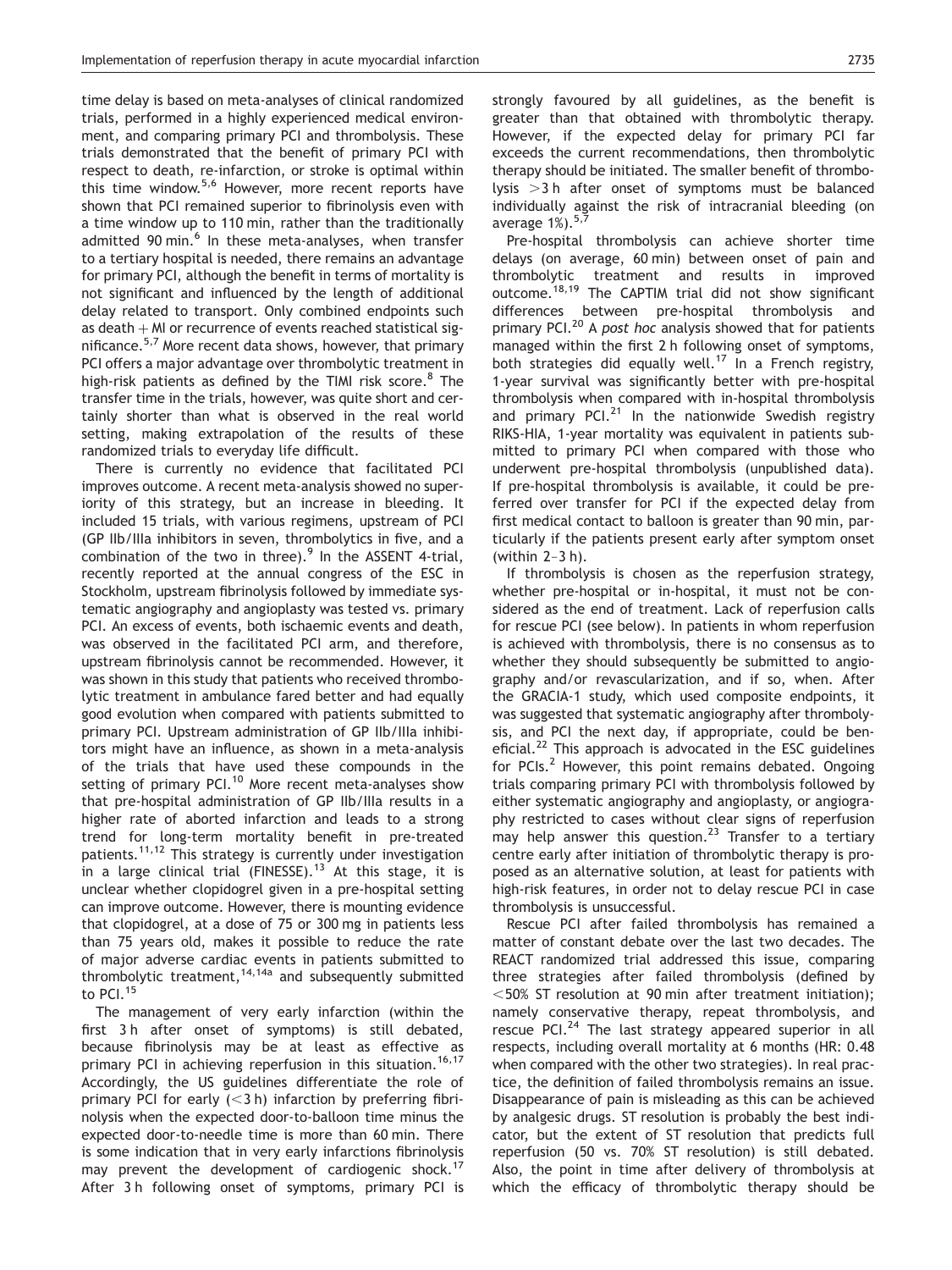assessed is also debated (45, 60, or 90 min following onset of infusion).

#### Networks for STEMI

Primary PCI can only be established as a routine treatment option, when a reliable interventional program with experienced staff is available on 7 days/24 h basis. The US guidelines give precise recommendations on the qualifications of the operator and the catheterization lab. Lack of in-house cardiac surgery does not preclude primary PCI. In this context, the question of case loads of catheterization laboratories and their impact on the results of primary PCI has been addressed. Data from a US database showed that caseload had no influence on outcome of primary PCI for acute MI, contrary to many reports published in the past.25–27 Data from a comprehensive PCI registry carried out in the greater Paris area provides useful information. It would appear that in-hospital mortality in patients with primary PCI for acute myocardial infarction was higher  $(8.5 \text{ vs. } 6.75\%)$  in centres, which performed  $<$ 400 interventions (both elective and urgent) per year. There is persistent controversy about whether or not low volume centres should continue to perform primary PCI, and about whether new centres should be opened to cover so-called 'unmet medical needs'.

Currently, the majority of patients will first be seen in hospitals that are not capable of performing primary PCI on routine basis. Therefore, networks between primary and tertiary hospitals have to be built up, requiring good cooperation and a clear care pathway agreed between referring centres and the catheterization site. The first question is whether the required time constraints can be met in the network, bearing in mind that the relative risk of death after adjustment for baseline factors is 1.08 for every additional 30 min delay.<sup>28</sup> This includes the time for decision-making regarding transfer and the doorto-balloon time in the tertiary hospital. In remote areas, fibrinolysis may be a better choice, if helicopter services are not available. Ideally, the decision for primary PCI should be made at the location where the patient is seen first. Untoward events during transport are rare  $(\sim 1\%)$ . The catheterization personnel should always be available and should be notified as early as possible to prepare the laboratory. Valuable time—up to 60 min according to some reports—can be saved if the ambulance can ship the patient directly from the patient's home to the catheterization laboratory, bypassing the ICU/CCU. The physician performing the procedure should be present to receive all information and start immediately. A door-to-balloon time of 30 min is achievable in a well set-up network when the PCI service is alerted of the patient's arrival by ambulance staff. If the patient reports directly to the emergency department of a hospital with catheterization facilities, the time to set-up the lab should be less than 60 min.

#### Lessons learned from registries

The same messages arise from registries and surveys carried out in Europe and in the USA. First, patients seen in routine clinical practice differ significantly from those selected for participation in clinical trials as they are

older, more often female, have a more severe cardiac condition, and more often suffer from concomitant diseases. In the national Swedish registry of consecutive patients with acute coronary syndromes involving around 20 000 patients annually, the mean age of the patients was 71 years in males and 76 years in females when compared with a mean age of  $\sim$  65 years in randomized controlled trials. In this registry, 35% of patients presented with STEMI. Strong determinants for the hospital and long-term mortality were increasing age (doubling of mortality with every decade), and co-morbidities such as diabetes and renal failure.

Secondly, registries show that implementation of reperfusion therapy is increasing throughout Europe and the United States. There is a clear link between reperfusion therapy and reduced 30-day mortality, favouring primary PCI over thrombolysis. Over 10 years, the rate of acute reperfusion was unchanged, but the proportion of primary angioplasty, and the use of adjunctive medical therapy significantly increased in the Swedish registry, and was associated with a 50% reduction of in-hospital and 30-day mortality. Data from the Euro Heart Survey on Acute Coronary Syndromes II, collected in 2004, demonstrated that currently 48% of patients with ACS present with STEMI, of whom 61% are submitted to reperfusion therapy (59% primary PCI; 41% thrombolysis). This is a 6% increase in primary PCI, since the first Euro Heart Survey on ACS in 2000 (55%). No reperfusion was undertaken in 39% of STEMI patients. It must be made clear that the data from this survey come from a collection of well-equipped and highly trained departments of Cardiology, and may not be representative of all of Europe. The same observations have been made in German registries started in 1992, and involving more than 64 000 patients. In the most recent ACOS registry, the reperfusion rate in the setting of STEMI was 73% (primary PCI 43%, thrombolysis 30%). Withholding reperfusion therapy was associated with nearly doubled hospital mortality. Patients undergoing primary PCI showed significantly lower hospital mortality than patients undergoing thrombolysis as acute reperfusion treatment. The rate of reperfusion increased over time, from 56% in 1994 to 73% in 2002, as did the prescription of adjunctive therapies, (anti-platelet agents, betablockers, statins, and ACE-inhibitors). This led to a significant reduction in mortality from 16.2% in 1994 to 9.9% in 2002, a relative risk reduction of 45%. The same observations have been made in the National Registries of Myocardial Infarctions (NRMI) in the United States, which have been collecting data since 1994. Reperfusion therapy increased from 64% to 72%, favouring primary PCI in 2004. Again, mortality decreased over time, reflecting better implementation of reperfusion therapy and adjunctive therapies. Door-to-needle time decreased from 62 min in 1990 to 35 min in 2004, but still in only 42% of the patients the door-to-needle time was below 30 min as recommended in the current guidelines.<sup>29-32</sup>

Thirdly, there are wide variations in clinical practice throughout Europe, not only between countries, but also between hospitals in the same country. It is probable that hospitals participating in registries do better than those that are not in a position to report on their management strategies and results. In the National Swedish Registry, clinical practice varied significantly, both with regard to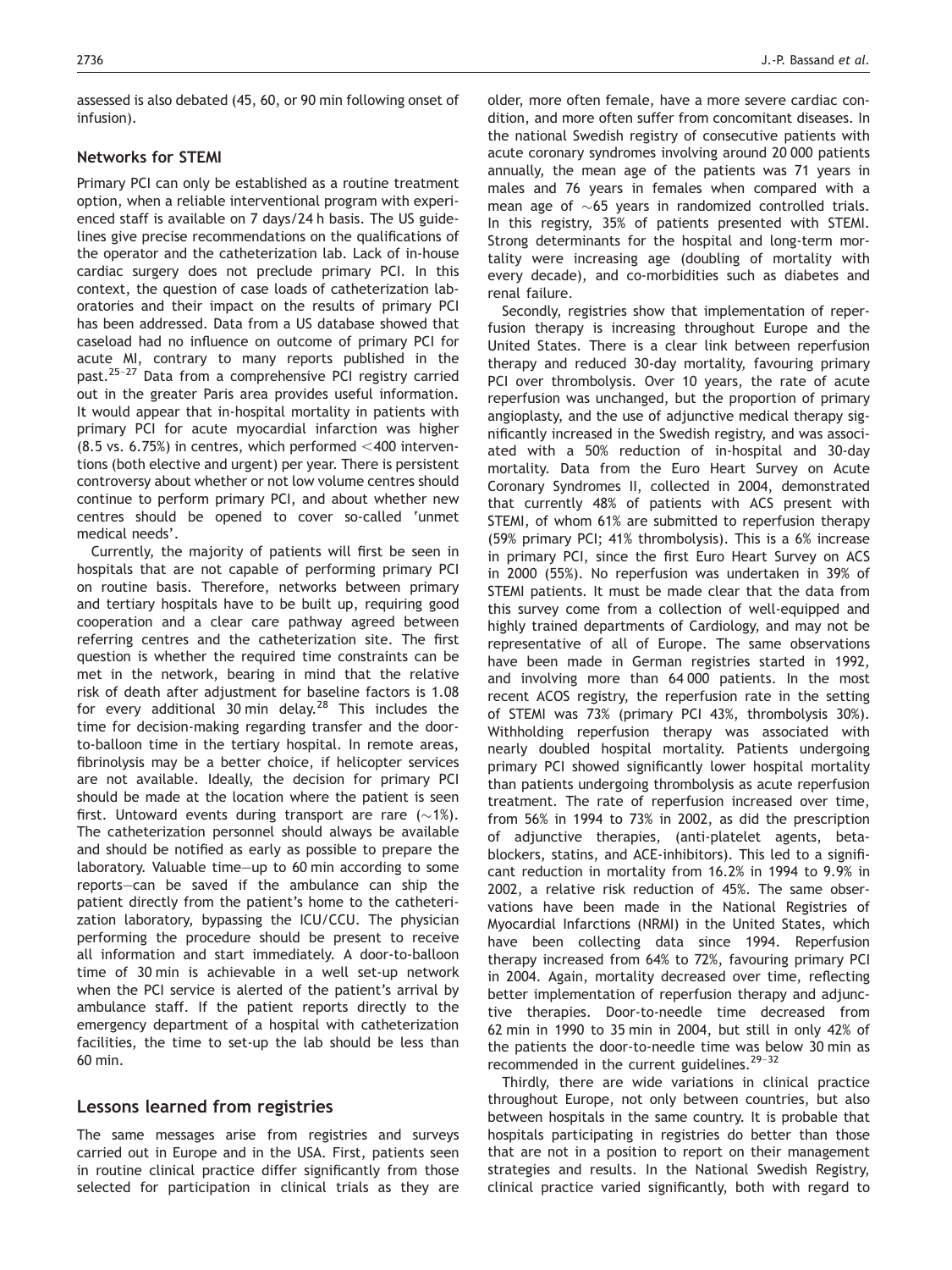the patient characteristics and the choice of reperfusion therapy. Similar observations were made in the Euro Heart Survey on Acute Coronary Syndromes II, as well as in Germany, Spain and the USA.<sup>33</sup>

Finally, adherence to guidelines is variable but is improving and has led to better overall patient outcome. However, it would appear that there is a discrepancy between the initial risk of a given patient, and implementation of therapies; the lower risk patients benefiting more often from the most active treatments than their higher risk counterparts, particularly PCI and/or thrombolytic therapy.<sup>34</sup> It is clear that surveys and registries to monitor management of disease and outcome are part of a quality assurance programme and will help to implement guidelines into clinical practice and improve cardiac care in Europe.

## Reperfusion therapy—review of practical organization with reference to specific experiences

A questionnaire about how reperfusion is organized was sent to the participants, and some key opinion leaders in Europe and the USA before the conference, to try to get an idea of how reperfusion is delivered in various settings. Responses to the questionnaire were based on figures found in national registries for some countries, and from best estimates for others. Twenty-three countries from western, eastern, central, northern Europe, and the Mediterranean basin were represented, as well as the USA.

According to this questionnaire, primary PCI is already the most widely applied type of reperfusion (39%), followed by lytic therapy (30%). The combined strategy, lytic therapy followed by PCI within the next 12 h, is applied in 7%. Administration of drugs before primary PCI is used in a minority of cases (4–6%), generally abciximab, and rarely combo-therapy of abciximab and half-dose lytics (1%). The rate of no reperfusion is 24%. Primary PCI facilities 24 h a day, 7 days-a-week are available in 65% of cases. In 19% of responding countries primary PCI is not available at all. Again, these figures may be optimistic, because they were collected in high volume, well-organized centres. When patients are admitted to a non-PCI hospital, the type of reperfusion is predominantly thrombolytic up to 6 h after symptom onset (63%). From 6 to 12 h, lytics and PCI are balanced, and beyond 12 h, primary PCI (32%) and no reperfusion (60%) are the most likely scenarios. Among reasons for not giving reperfusion therapy, late arrival (42%), contraindications (15%), uncertain diagnosis (15%), and old age (11%) were the most common causes, which is in keeping with the Euro Heart survey on acute coronary syndromes II.

STEMI patients mostly reach the catheterization laboratory for primary PCI through the emergency room (48%), or through the CCU (30%), with only 22% going directly from the ambulance to the catheterization laboratory. Ambulances are equipped with defibrillator (automatic or manual); frequently equipped with 12-lead ECG (90%); ECG transmission (33%); intubation/ventilation set (90%). Lytics are rarely available in ambulances, with only 33% being equipped.

There are many examples of well-established networks of reperfusion in Europe. Nationwide networks of reperfusion have been established in Denmark and the Czech Republic, based on experience derived from multicentre trials.<sup>35-37</sup> Reperfusion therapy is organized involving all the hospitals in a pre-defined area, coordinated by one or several PCI centres, who welcome all patients, regardless of their age, origin, or referring hospital. In four reported experiences (Czech Republic, Denmark, Italy, and Poland), the vast majority of patients suffering from STEMI are submitted to PCI. Thrombolytic treatment is still recommended in some of these countries, but only for patients who present  $<$ 3 h after onset of symptoms, and who cannot reach a hospital within 90 min following first medical contact. Facilitated primary PCI using various regimens, including combotherapy, is used in only one network, in patients  $<$ 75 years old. Above this age, it is known that there is an increased risk of intracranial bleeds.<sup>38</sup>

It is worth mentioning that based on the GRACIA-1 and -2 studies, alternative strategies have been developed in Spain, where 30 centres of cardiology (including three in Portugal) work with a common protocol.<sup>22</sup> Patients with first medical contact less than 3 h after onset of pain are submitted to immediate lysis, followed by PCI the next day. For patients presenting more than 3 h following onset of symptoms, if PCI is not available within 90 min, then patients are submitted to thrombolytic treatment followed by PCI within 12 h after onset of symptoms. If PCI is available within 90 min, then patients are transferred for primary PCI, with or without early initiation of GP IIb/IIIa inhibitors. As yet, this strategy has not been validated.

Transfers are a main component of a reperfusion strategy in these experiences. The distance of the transfer is about 55 km on average in Denmark for example, but reached  $>$  100 km, and up to 150 km in countries like the Czech Republic and Poland. This clearly means that the transfer delay for patients suffering from STEMI is far beyond the 90-min maximum time delay recommended in the guidelines between first medical contact and arrival at the catheterization laboratory. Depending on the country and experience, the transfer time can vary from 120 to 180 min. It is understood that this transfer delay is counted from the initial medical contact to the catheterization laboratory, and 30 min have to be added from arrival in the catheterization laboratory to first inflation. These transfer times are a significant deviation from what is recommended in the guidelines. The dilemma with current recommended times not being met in many cases in daily practice has prompted some countries to modify the time window between first medical contact to balloon inflation to 120 min in their national guidelines<sup>39</sup> (H.R. Andersen, personal communication). The situation in the United States is no different. A recent report has shown that the median total door-toballoon time was 180 min in transferred patients.<sup>30</sup> This total time was measured from the time of arrival at the initial hospital to the time of balloon inflation at the PCI centre.

Since the outset of their experience, most of the networks report that they have managed to reduce the delay (particularly by bypassing the emergency room and/or CCU), which led to a significant reduction in mortality. In this regard, the experience of Vienna is particularly instructive. In this large city, strict implementation of the ESC guidelines for the management of STEMI was put in place. A network of hospitals with catheterization facilities offer primary PCI on a round-the-clock basis. A differential strategy is used,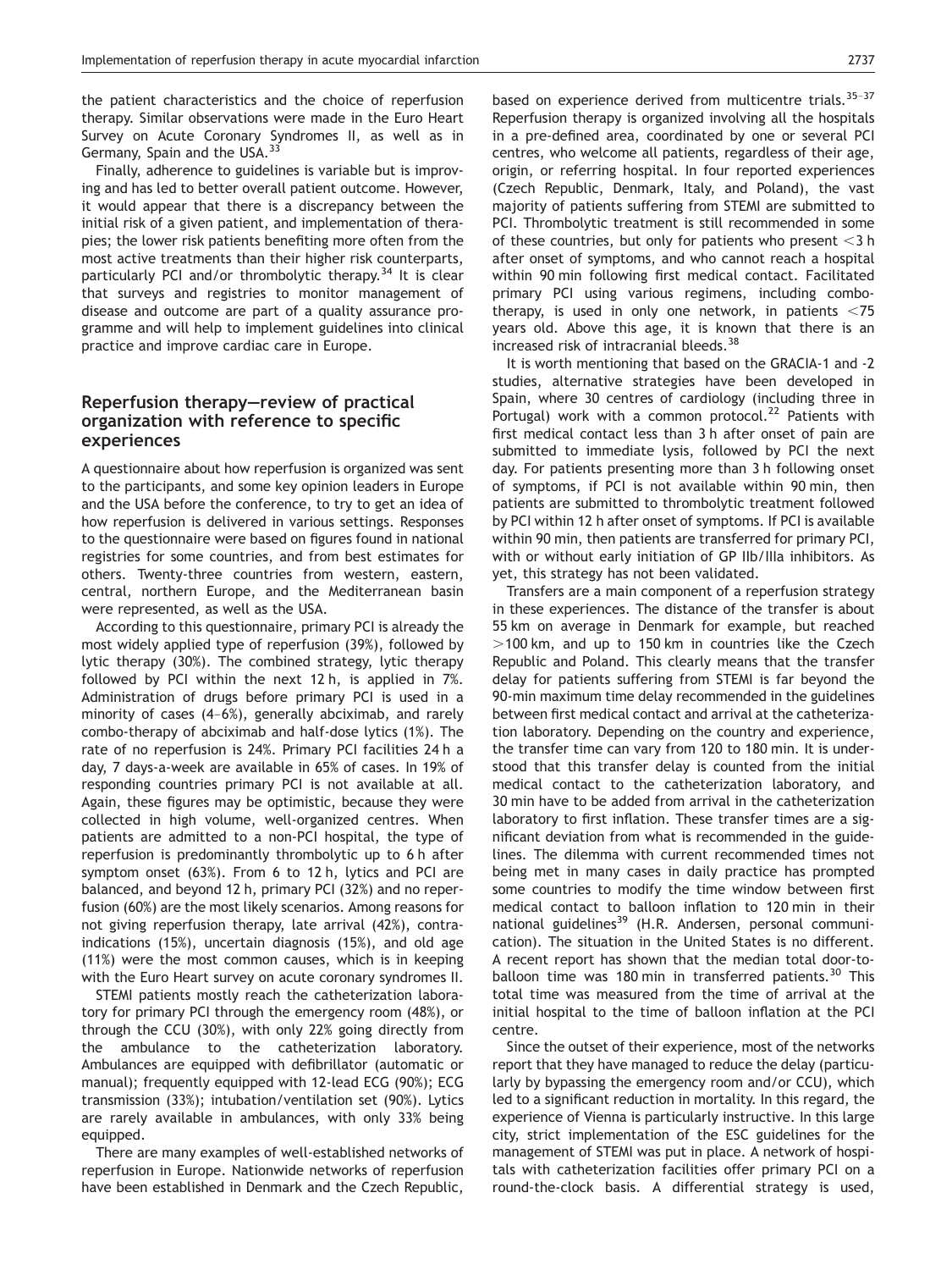based on delay from onset of symptoms, first medical contact, and predicted transfer time. Most patients are submitted to primary PCI (the rate increased from 16 to 60%), but patients presenting within 2 h following onset of symptoms, and patients with a long transfer time are submitted to thrombolytic treatment. This has led to a reduction in mortality from 16 to 9.5%, including patients who are not submitted to any reperfusion for whatever reason, and mortality has been reduced to only 8% in reperfused patients, and to a low of 2% in patients  $<$  75 old without signs of shock. Interestingly, the rate of non-reperfused patients was reduced from 34 to 13%.<sup>40</sup>

The volume of activity of PCI centres remains a subject of debate. It is clear that the higher the volume of (primary) PCIs per centre and per operator, the better the outcome for the patient. PCI centres that perform more than 200 cases per year do better than those with a lower volume of activity. Centres who perform  $>500$  cases per year do better than centres with fewer interventions. Given the large disparities that exist in Europe as regards PCI facilities, it is hard to reach a consensus on a definition of high-volume centre. However, it is universally acknowledged that the higher the volume of activity, the better. More than 200 PCIs per year, and more than 75 PCIs per operator is considered to be the minimum (but somewhat liberal) requirement for a centre to perform primary PCI.

#### Messages to the cardiology community

Several clear messages arose out of this discussion and consensus was reached on the following points:

- (i) The main objective is to achieve at least 75% of reperfusion therapy within the shortest possible time following onset of symptoms. This goal of 75% is certainly attainable, as already shown in certain countries and registries, particularly through strictly organized networks. Ideally, reperfusion should be initiated within the first 3 h following onset of symptoms, and a maximum of 90 min after first medical contact, if primary PCI is the chosen reperfusion strategy. This maximum time limit may be extended to 110 min in future guidelines.
- (ii) Organization of networks of reperfusion at regional or national level is the key issue. This implies close collaboration among hospitals, EMS with medically or paramedically staffed ambulances, and preferably high-volume tertiary PCI centres, but also private practice cardiologists, primary care physicians and paramedics, where they are incorporated in the chain of treatment. Helicopters, if available, could also be used to collect patients in very remote areas. Practical organization of reperfusion through the network (e.g. establishing diagnosis, initiating therapy, transfer of patients when necessary) must be detailed, and the exact role of every participant in the network must be outlined and agreed.
- (iii) Protocols must be written and agreed regarding the type of reperfusion to be offered to the patients. All forms of reperfusion, depending on local facilities, need to be available to patients; namely primary PCI, primary PCI after transfer, thrombolysis, prehospital thrombolysis. Facilitated PCI is not an

option given the results from ASSENT-4, and as long as current clinical randomized trials are ongoing on this issue. Pre-hospital administration of drugs in case of PCI (if any) has to be limited to aspirin and heparin. However, there is mounting evidence that clopidogrel, at a dose of 75 or 300 mg in patients less than 75 years old, may be useful, whatever the type of reperfusion strategy chosen. Pre-hospital administration of abciximab may also be useful in patient triaged for primary PCI.

- (iv) Every effort must be made to shorten delays. Early diagnosis of STEMI is essential for timely initiation of therapy. In all patients, ECG should be recorded within 10 min after first medical contact, wherever it is (home, ambulance, emergency room, CCU if the patient presents directly to the hospital), and immediately interpreted by trained physicians or paramedics, or transmitted to a tertiary centre for validation. That must be coordinated with the hospital where reperfusion therapy will be implemented to allow preparation of the patient and the catheterization laboratory during transfer. Direct access to the catheterization laboratory, bypassing both the emergency room and the CCU, is recommended if primary or rescue PCI are considered.
- (v) Primary PCI is the preferred option for reperfusion therapy, provided it can be delivered by an experienced staff, preferably in a high-volume centre, within a reasonable time period following first medical contact. Every time delay must be taken into account to assess the time window between first medical contact and arrival at the catheterization laboratory, not only the transfer time but also door-to-balloon time. The definition of a high-volume centre is still debated, and should be defined according to local conditions. The most commonly acknowledged (but somewhat liberal) figures defining 'high-volume' in the medical literature are centres that perform more than 200 PCIs per year, and more than 75 PCIs per operator.
- (vi) Thrombolytic treatment is a valid option if primary PCI cannot be delivered in a timely manner, particularly within the first 3 h after onset of symptoms. Pre-hospital thrombolysis must be preferred over in-hospital thrombolysis, if available. Thrombolysis is not the end of reperfusion therapy:
	- (a) Lack of reperfusion after thrombolytic treatment warrants immediate transfer for angioplasty. No reperfusion must be based on clinical judgement. The extent of ST-segment resolution has to be assessed 45–90 min after onset of thrombolytic treatment.
	- (b) Timing and need for systematic PCI after successful thrombolytic treatment remains a subject of debate. Systematic next day angiography is advocated by some, delayed elective angiography by others.
	- (c) Some advocate transfer to a tertiary centre early after initiation of thrombolytic therapy, at least for patients with high-risk features, in order not to delay immediate reperfusion, in case thrombolysis is unsuccessful.
- (vii) Information must be provided to physicians in charge of management of patients with STEMI, to help them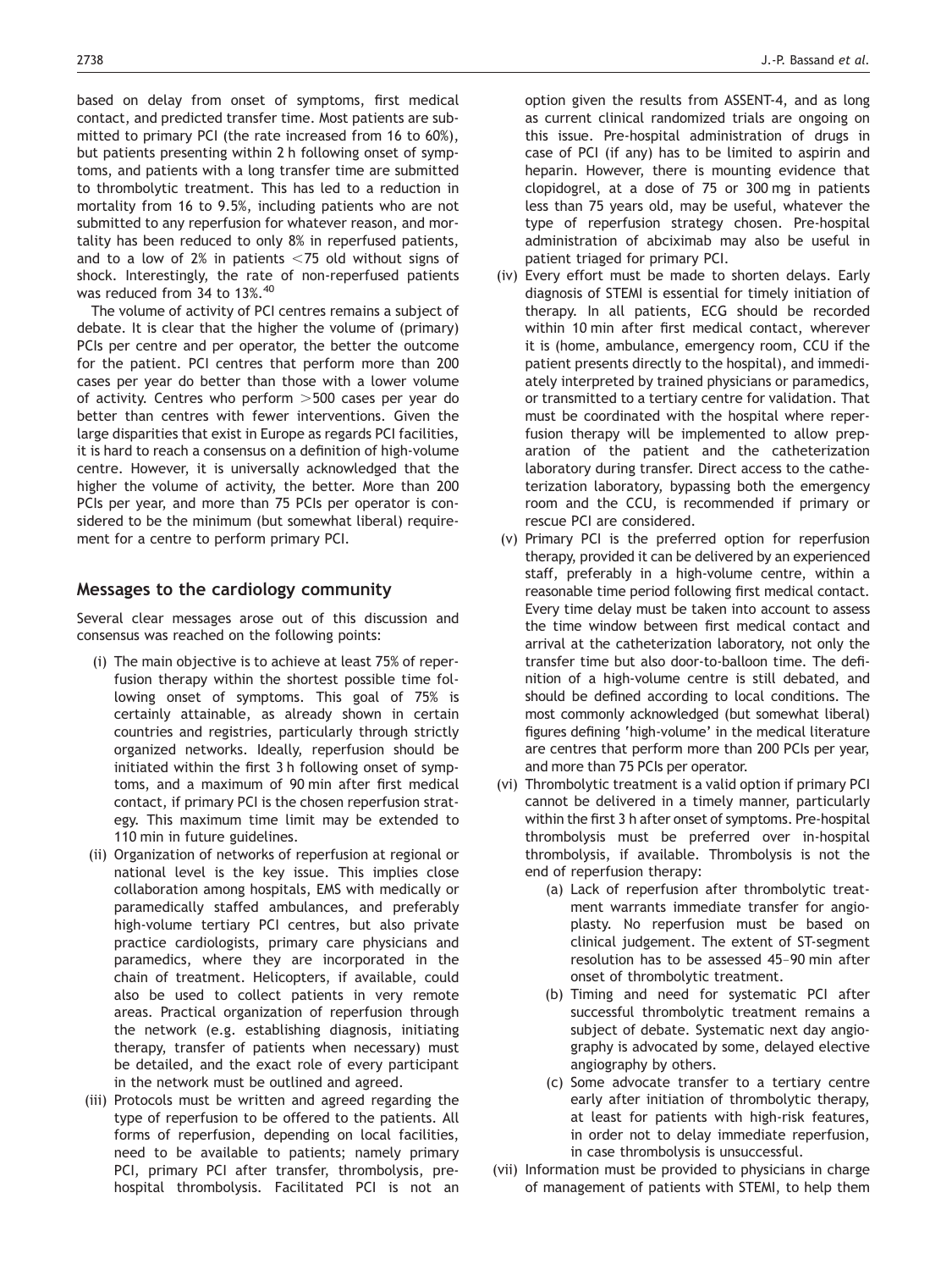understand the need to shorten delays, and even sometimes, to abandon practices that can undermine access to reperfusion. In particular, owing to the pressure imposed by the reimbursement systems in place in some countries in Europe, based on diagnosis-related groups, some physicians may be perversely encouraged to keep STEMI patients in their local hospital, rather than transferring them to a tertiary centre, and losing resources for their own hospital.

- (viii) Quality control is a key issue for monitoring the efficacy of a reperfusion network. To this end, indicators have to be defined, and registries have to be put in place to provide information about the proportion of patients who have access to reperfusion, the time delay from onset of symptoms to medical contact, transfer delay, in-hospital delays, door-to-balloon time, door-to-needle time, etc. Registries such as these should ideally also include patients who do not receive any reperfusion, and should document mortality at 30 days, and in the longer term as well if possible. Rates of prescription of recommended therapies during the in-hospital phase and at discharge should also be included. Feedback by benchmark reports should be part of the registries, as this is the strongest tool for encouraging the implementation of guidelines. Ideally, these registries should use the dataset as defined in the CARDS initiative.<sup>41</sup>
- (ix) Public information campaigns should be considered, as most of the time delay between onset of symptoms and start of reperfusion therapy is the delay in patients seeking medical attention. The primary target of public information campaigns should be patients with known coronary artery disease, who need to understand that prolonged chest pain has a particular significance, and that they should act quickly. Information of primary care physicians is also needed.
- (x) Informing politicians and health authorities about the need to organize networks of reperfusion therapy at regional and national level is of key importance. Human, financial, and material resources are an important part of health policy at national level, so physicians should strive to influence politicians and decision-makers at local and national level, to ensure that the treatment of infarction receives the attention it deserves. In the same way, informing health authorities at the level of the European Union is also a key issue. One symbolic and important gesture could be to propose wider use of the single, Europe-wide emergency call number, namely 1-1-2.
- (xi) The ESC, with the help of its member National Societies, has to make every effort to ensure that the messages derived from this Policy Conference are relayed at national and regional level, in order to make sure that the proposed strategies and recommendations are implemented locally. The ESC and its members National Societies can organize individual meetings to this end.

### Conclusion

After intense discussion among key opinion leaders of reperfusion therapy in STEMI, clear conclusions can be drawn. Ways to achieve reperfusion therapy are clearly described and are summarized in guidelines, but reperfusion therapy is insufficiently implemented, although there has been considerable improvement over the last 10–15 years in Europe. Further progress can be made if a few essential messages are delivered to the cardiology community. All types of reperfusion have to be available to patients suffering from STEMI, taking into account clinical factors, local resources, and geography, to make the ultimate choice of therapy for a given individual. Many obstacles still prevent reperfusion therapy from being implemented, or from being carried out in a timely manner in Europe. Organizing networks of reperfusion based on a clear common protocol, outlining diagnostic and therapeutic algorithms, can help to improve the rate of reperfusion therapy offered to patients. Mobilization of the cardiology community, with involvement of health authorities, can achieve this goal. The ESC, in taking the initiative of organizing this Policy Conference, can contribute to achieving these aims in a joint effort with its member National Societies.

#### Acknowledgements

We extend our most sincere thanks to Fiona Caulfield for her invaluable assistance in preparing and editing this manuscript.

Conflict of interest: none declared.

## Appendix I

The STEMI Implementation Programme was held on Friday 24 and Saturday 25 June 2005 at the European Heart House, headquarters of the ESC, in Sophia Antipolis, France. The members of the Organizing Committee were: J.-P. Bassand (France), G. Filippatos (Greece), S. Silber (Germany), M. Tubaro (Italy), F. Van de Werf (Belgium), F. Weidinger (Austria).

The scientific Faculty members were: H. R. Andersen (Denmark), E. Antman (USA), D. Antoniucci (Italy), H. R. Arntz (Germany), J.-P. Bassand (France), S. Behar (Israel), A. Betriu (Spain), H. Boudoulas (Greece), P. Clemmensen (Denmark), S. Dalby Kristensen (Denmark), N. Danchin (France), R. de Winter (Netherlands), C. Di Mario (UK), D. Dudek (Poland), F. Eberli (Switzerland), F. Fernandez-Aviles (Spain), G. Filippatos (Greece), K. Fox (UK), A. Gershlick (UK), A. Gitt (Germany), H. Gray (UK), C. Hamm (Germany), Y. Hasin (Israel), K. Huber (Austria), E. Keeley (USA), A. Lafont (France), M. Pfisterer (Switzerland), S. Savonitto (Italy), S. Silber (Germany), C. Stefanadis (Greece), C. Spaulding (France), M. Tendera (Poland), M. Tubaro (Italy), F. Van de Werf (Belgium), L. Wallentin (Sweden), F. Weidinger (Austria), P. Widimsky (Czech Republic), R. Wilcox (UK).

Core Writing Group of the final position paper: J.-P. Bassand, N. Danchin, G. Filippatos, A. Gitt, C. Hamm, S. Silber, M. Tubaro, F. Weidinger.

The final version was reviewed by the members of the Organizing Committee, the Scientific Faculty, all speakers and chairpersons, plus S. Behar, A. Budaj, H. Bueno, C. Di Mario, Y. Hasin, K. Huber, S. Savonitto, G. Steg. The final article was submitted to the ESC Practice Guidelines Committee for approval, and was endorsed by the Board of the ESC.

The participants in the meeting are listed hereafter:

L. Aaberge (Norway), A. Albuquerque (Portugal), V. Agladze (Georgia), A. Amantea (Spain), H. Rud Andersen (Denmark), E. Antman (USA), D. Ardissino (Italy), HR. Arntz (Germany), F. Arós Alfredo Bardaji (Spain), J.-P. Bassand (France), K. Beatt (UK), S. Behar (Israel), J. Beissel (Luxembourg), E. Bermudez—Pinar (Spain), A. Betriu (Spain), JL. Bonnet (France), H. Boudoulas (Greece), M. Braun (Luxembourg), A. Bucsa (Romania), O. Bültmann (Germany), H. Bueno (Spain), S. Campbell (UK), G. Casella (Italy),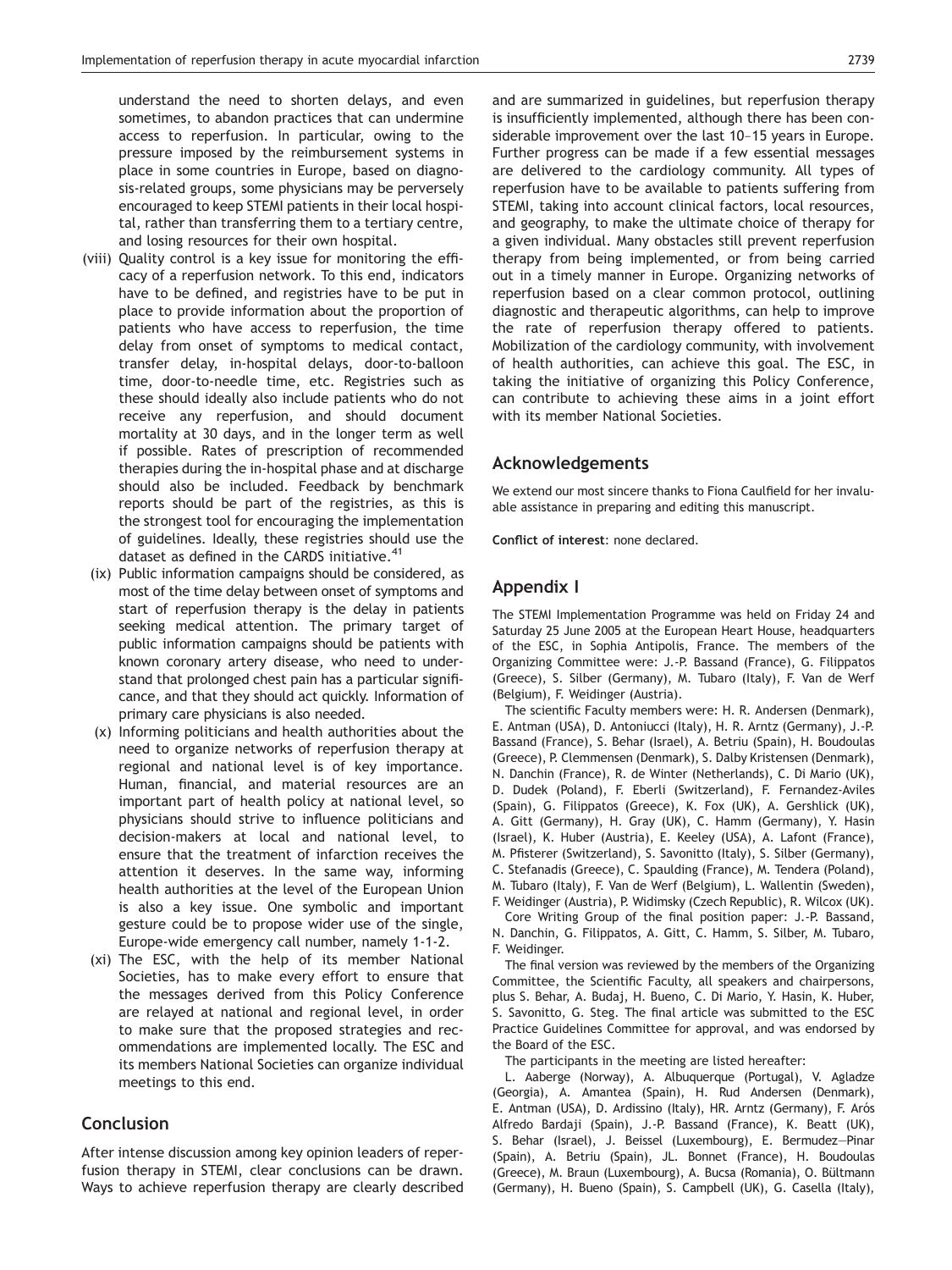W. Chalak (Lebanon), P. Clemmensen (Denmark), N. Danchin (France), M. de Belder (UK), P. De Wilde (Belgium), M. Dellborg (Sweden), R. de Winter (Netherlands), A. Di Chiara (Italy), D. Dudek (Poland), F. Eberli (Switzerland), A. Fernández Ortíz (Spain), F. Fernandez-Aviles (Spain), D. Ferreira (Portugal), G. Filippatos (Greece), C. Fresco (Italy), M. Freitas (Portugal), A. Gershlick (UK) A. Gitt (Germany), D. Glogar (Austria), V. Gorjup (Slovenia), H. Gray (UK), C. Hamm (Germany), C. Hammerman (Israel), Y. Hasin (Israel), P. Horvath (Germany), J. Hradec (Czech Republic), K. Huber (Austria), A. Israeli (Israel), P. Jansky (Czech Republic), M. Janzon (Sweden), P. Kala (Czech Republic), E. Keeley (USA), M. Keltai (Hungary), F. Kovar (Slovakia), I. Kranjec (Slovenia), S. Dalby Kristensen (Denmark), P. La Sala (Italy), A. Lafont (France), V. Legrand (Belgium), J. Leor (Israel), I. Lozano (Spain), P. Ludman (UK), A. Manari (Italy), A. Mangschau (Norway), T. Marandi (Estonia), M. Mariano Valdes (Spain), M. Marzilli (Italy), A. Marzocchi (Italy), J. Morais (Portugal), K. Nikus (Finland), G. Norman (Austria), JE. Otterstad (Norway), S. Ottolini (Italy), A. Parkhomenko (Ukraine), AS. Petronio (Italy), M. Pfisterer (Switzerland), F. Piscione (Italy), A. Politi (Italy), S. Priori (Italy), R. Pudil (Czech Republic), W. Ruzyllo (Poland), A. Sarkis (Lebanon), S. Savonitto (Italy), A. Schaefer-Jugel (Germany), S. Silber (Germany), MN. Simonart (France), P. Siostrzonek (Austria), C. Spaulding (France), C. Tanqueray (France), M. Tendera (Poland), K. Thygesen (Denmark), A. Torbicki (Poland), M. Tubaro (Italy), M. Vaillant (Luxembourg), F. Van de Werf (Belgium), S. Vardanyan (Armenia), P. Vardas (Greece), C. Vrints (Belgium), L. Wallentin (Sweden), H. Weber (Austria), F. Weidinger (Austria), T. Wichter (Germany), P. Widimsky (Czech Republic), R. Wilcox (UK), R. Wiseth (Norway), I. Zakke (Latvia), B. Zbigniew (Poland).

## References

- 1. Antman EM, Anbe DT, Armstrong PW, Bates ER, Green LA, Hand M, Hochman JS, Krumholz HM, Kushner FG, Lamas GA, Mullany CJ, Ornato JP, Pearle DL, Sloan MA, Smith SC Jr. ACC/AHA guidelines for the management of patients with ST-elevation myocardial infarction executive summary. A report of the American College of Cardiology/ American Heart Association Task Force on Practice Guidelines (Writing Committee to revise the 1999 guidelines for the management of patients with acute myocardial infarction). J Am Coll Cardiol 2004;44: 671–719.
- 2. Silber S, Albertsson P, Aviles FF, Camici PG, Colombo A, Hamm C, Jorgensen E, Marco J, Nordrehaug JE, Ruzyllo W, Urban P, Stone GW, Wijns W. Guidelines for percutaneous coronary interventions. The Task Force for Percutaneous Coronary Interventions of the European Society of Cardiology. Eur Heart J 2005;<sup>26</sup>:804–847.
- 3. Van de Werf F, Ardissino D, Betriu A, Cokkinos DV, Falk E, Fox KA, Julian D, Lengyel M, Neumann FJ, Ruzyllo W, Thygesen C, Underwood SR, Vahanian A, Verheugt FW, Wijns W. Management of acute myocardial infarction in patients presenting with ST-segment elevation. The Task Force on the Management of Acute Myocardial Infarction of the European Society of Cardiology. Eur Heart J 2003;<sup>24</sup>:28–66.
- 4. Fibrinolytic Therapy Trialists' (FTT) Collaborative Group. Indications for fibrinolytic therapy in suspected acute myocardial infarction: collaborative overview of early mortality and major morbidity results from all randomised trials of more than 1000 patients. Lancet 1994; <sup>343</sup>:311–322.
- 5. Keeley EC, Boura JA, Grines CL. Primary angioplasty versus intravenous thrombolytic therapy for acute myocardial infarction: a quantitative review of 23 randomised trials. Lancet 2003;<sup>361</sup>:13–20.
- 6. Betriu A, Masotti M. Comparison of mortality rates in acute myocardial infarction treated by percutaneous coronary intervention versus fibrinolysis. Am J Cardiol 2005;<sup>95</sup>:100–101.
- 7. Dalby M, Bouzamondo A, Lechat P, Montalescot G. Transfer for primary angioplasty versus immediate thrombolysis in acute myocardial infarction: a meta-analysis. Circulation 2003;<sup>108</sup>:1809–1814.
- 8. Thune JJ, Hoefsten DE, Lindholm MG, Mortensen LS, Andersen HR, Nielsen TT, Kober L, Kelbaek H. Simple risk stratification at admission to identify patients with reduced mortality from primary angioplasty. Circulation 2005;<sup>112</sup>:2017–2021.
- 9. Gersh BJ, Stone GW, White HD, Holmes DR Jr. Pharmacological facilitation of primary percutaneous coronary intervention for acute

myocardial infarction: is the slope of the curve the shape of the future? JAMA 2005;<sup>293</sup>:979–986.

- 10. Montalescot G, Borentain M, Payot L, Collet JP, Thomas D. Early vs. late administration of glycoprotein IIb/IIIa inhibitors in primary percutaneous coronary intervention of acute ST-segment elevation myocardial infarction: a meta-analysis. JAMA 2004;<sup>292</sup>:362–366.
- 11. Beygui F, Montalescot G. The use of GP IIb/IIIa inhibitors into new perspectives: pre-catheterization laboratory administration. Eur Heart J 2005;<sup>7</sup> (Suppl.):I10–I14.
- 12. Goedicke J, Flather M, Arntz H-R, Mesquita Gabriel H, Grip L, Gyöngyösi M, Huber K, Noc M, Nugara F, Schröder J, Svensson L, Wang D, Zorman S, Montalescot G. Meta-analysis of early versus peri-procedural administration of abciximab for primary angioplasty. Am J Cardiol 2005;<sup>150</sup>:1016.e11–1016.e17.
- 13. Ellis SG, Armstrong P, Betriu A, Brodie B, Herrmann H, Montalescot G, Neumann FJ, Smith JJ, Topol E. Facilitated percutaneous coronary intervention versus primary percutaneous coronary intervention: design and rationale of the Facilitated Intervention with Enhanced Reperfusion Speed to Stop Events (FINESSE) trial. Am Heart J 2004;147:E16.
- 14. Sabatine MS, Cannon CP, Gibson CM, Lopez-Sendon JL, Montalescot G, Theroux P, Claeys MJ, Cools F, Hill KA, Skene AM, McCabe CH, Braunwald E. Addition of clopidogrel to aspirin and fibrinolytic therapy for myocardial infarction with ST-segment elevation. N Engl J Med 2005;<sup>352</sup>:1179–1189.
- 14a.Chen ZM, Jiang LX, Chen YP, Xie JX, Pan HC, Peto R, Collins R, Liu LS, COMMIT (ClOpidogrel and Metoprolol in Myocardial Infarction Trial) collaborative group. Addition of clopidogrel to aspirin in 45852 patients with acute myocardial infarction: randomised placebo-controlled trial Lancet 2005;<sup>366</sup>:1607–1621.
- 15. Sabatine MS, Cannon CP, Gibson CM, Lopez-Sendon JL, Montalescot G, Theroux P, Lewis BS, Murphy SA, McCabe CH, Braunwald E. Effect of clopidogrel pretreatment before percutaneous coronary intervention in patients with ST-elevation myocardial infarction treated with fibrinolytics: the PCI-CLARITY study. JAMA 2005;<sup>294</sup>:1224–1232.
- 16. Boersma E, Maas AC, Deckers JW, Simoons ML. Early thrombolytic treatment in acute myocardial infarction: reappraisal of the golden hour. Lancet 1996; 348: 771-775.
- 17. Steg PG, Bonnefoy E, Chabaud S, Lapostolle F, Dubien PY, Cristofini P, Leizorovicz A, Touboul P. Impact of time to treatment on mortality after prehospital fibrinolysis or primary angioplasty: data from the CAPTIM randomized clinical trial. Circulation 2003;<sup>108</sup>:2851–2856.
- 18. Huber K, Caterina RD, Kristensen SD, Verheugt FW, Montalescot G, Maestro LB, Werf FV. Pre-hospital reperfusion therapy: a strategy to improve therapeutic outcome in patients with ST-elevation myocardial infarction. Eur Heart J 2005;<sup>26</sup>:2063–2074.
- 19. Morrison LJ, Verbeek PR, McDonald AC, Sawadsky BV, Cook DJ. Mortality and prehospital thrombolysis for acute myocardial infarction: a metaanalysis. JAMA 2000;<sup>283</sup>:2686–2692.
- 20. Bonnefoy E, Lapostolle F, Leizorovicz A, Steg G, McFadden EP, Dubien PY, Cattan S, Boullenger E, Machecourt J, Lacroute JM, Cassagnes J, Dissait F, Touboul P. Primary angioplasty versus prehospital fibrinolysis in acute myocardial infarction: a randomised study. Lancet 2002;<sup>360</sup>:825–829.
- 21. Danchin N, Blanchard D, Steg PG, Sauval P, Hanania G, Goldstein P, Cambou JP, Gueret P, Vaur L, Boutalbi Y, Genes N, Lablanche JM. Impact of prehospital thrombolysis for acute myocardial infarction on 1-year outcome: results from the French Nationwide USIC 2000 Registry. Circulation 2004;<sup>110</sup>:1909–1915.
- 22. Fernandez-Aviles F, Alonso JJ, Castro-Beiras A, Vazquez N, Blanco J, Alonso-Briales J, Lopez-Mesa J, Fernandez-Vazquez F, Calvo I, Martinez-Elbal L, San Roman JA, Ramos B. Routine invasive strategy within 24 hours of thrombolysis versus ischaemia-guided conservative approach for acute myocardial infarction with ST-segment elevation (GRACIA-1): a randomised controlled trial. Lancet 2004;<sup>364</sup>:1045–1053.
- 23. Di Mario C, Bolognese L, Maillard L, Dudek D, Gambarati G, Manari A, Guiducci V, Patrizi G, Rusconi LC, Piovaccari G, Hibon AR, Belpomme V, Indolfi C, Olivari Z, Steffenino G, Zmudka K, Airoldi F, Panzarasa R, Flather M, Steg PG. Combined Abciximab REteplase Stent Study in acute myocardial infarction (CARESS in AMI). Am Heart J 2004; 148: 378–385.
- 24. Gershlick A. REscue Angioplasty versus Conservative treatment or repeat Thrombolysis (REACT). American Heart Association Scientific Sessions 2004:New Orleans, USA, 6–10 November 2004.
- 25. Doucet M, Eisenberg M, Joseph L, Pilote L. Effects of hospital volume on long-term outcomes after percutaneous transluminal coronary angioplasty after acute myocardial infarction. Am Heart J 2002;<sup>144</sup>:144–150.